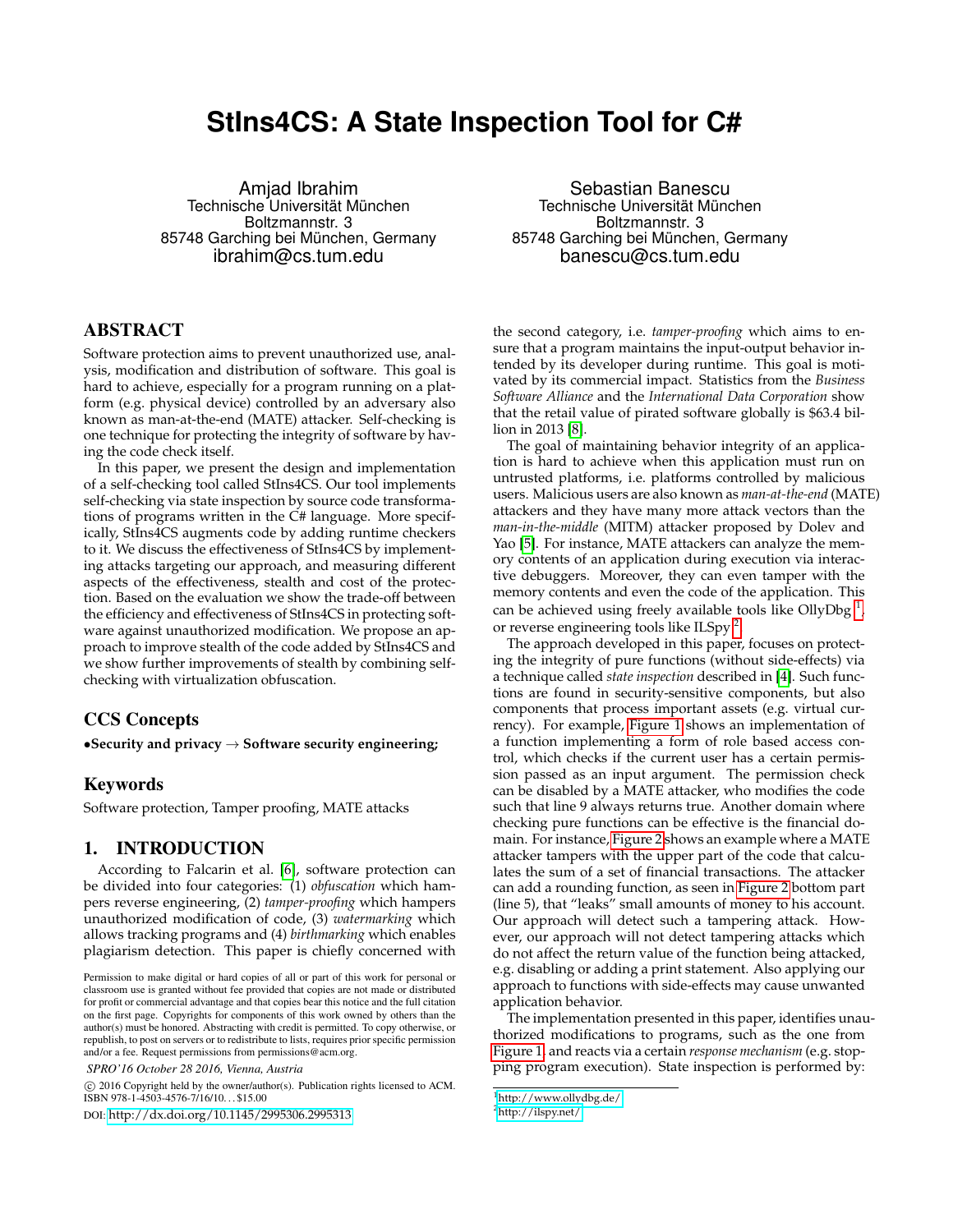

<span id="page-1-0"></span>**Figure 1: Permission check example.**[4](#page-1-2)

```
1 public float sum(float [] arr){
2 float sum = 0;
3 for (int i = 0; i < \arctan 1 ength; i + 1}
4 sum += \arr[i];5 }
6 return sum;
7 }
```

```
1 public float sum(float [] arr){
2 float sum = 0;<br>3 for (int i = 0)
  for (int i = 0; i < arr.Length; i++){
4 \frac{1}{5} // subtracts 0.00005<br>5 \arfi = \text{round}(\arfi)arr[i] = round(arr[i]);
6 sum + = arr[i];7 }
8 return sum;
9 }
```
<span id="page-1-1"></span>**Figure 2: Calculation tampering example.**

(1) generating a set of input-output pairs denoted  $T$ , for a set of deterministic functions in the program, then (2) making calls to these functions during runtime using inputs from  $T$ and (3) checking if the outputs of the function match the outputs in  $T$  corresponding to the given input. If the output of a function  $f$  does not match the expected output from  $T$ , then we assume that  $f$  has been modified by a MATE attacker.

#### **This paper makes the following contributions:**

- Presents the design and implementation of StIns4CS, a tool that adds tamper-detection via state inspection to programs written in the C# language  $^3$  $^3$ .
- Proposes using symbolic execution to generate the set of input-output pairs for a certain set of functions.
- Presents an evaluation of the performance and stealth of StIns4CS with various response mechanisms.
- Proposes a way to increase the stealth of the response mechanism by degrading results.

The remainder of this paper is organized as follows. Section [2](#page-1-4) describes the design and implementation of StIns4CS. Section [3](#page-4-0) presents the evaluation of StIns4CS, w.r.t. both performance and effectiveness against attacks. Section [4](#page-8-0) presents related work. Finally, we will conclude the paper in Section [5](#page-9-0) and discuss possible directions of future work.

```
3https://github.com/tum-i22/stins4cs
```
<span id="page-1-2"></span><sup>4</sup>http://www.codeproject.com/Articles/875547/Custom-Roles-Based-Access-Control-RBAC-in-ASP-NET



<span id="page-1-5"></span>**Figure 3: Guard example.**

# <span id="page-1-4"></span>2. DESIGN AND IMPLEMENTATION

This section presents the design and implementation of StIns4CS, including a new response mechanism to raise the bar against pattern matching attacks.

# 2.1 Code Guard Networks

StIns4CS protects source code by adding *guards*, each consisting of a few lines of code, illustrated in [Figure 3.](#page-1-5) Each guard is added to one function which is called a *checking function*. Guards are invoked during run-time execution of the function in which they reside. They are responsible for detecting if the code of another function (called *checked function*) has been tampered with. The guard code in [Figure 3](#page-1-5) starts by creating an instance of the class (A) in which the checked function resides (line 2). Then, it calls the checked function F1 (line 4). Guards compare the return value of the checked function against a precomputed expected value (line 6). If the values are different then a response mechanism is invoked (line 7).

Let each function that contains a guard, be a node in a directed graph. Arcs in this graph are added starting from each checking function to its corresponding checked function. Since the same function could be both checker and checked, there may be cycles in the graph. We call this graph a *guard network*. The idea of creating a network of code guards was presented by Chang & Atallah [\[2\]](#page-10-4). Their concept, called *code introspection*, is based on checking the static representation of the program, i.e the code. The downside of code introspection is its stealthiness, since it is not common to have program read their own code. Therefore, it is relatively easy to identify guards that use code introspection even if the program is heavily obfuscated [\[17\]](#page-10-5), compared to the approach of state inspection, which we use in this paper.

An example of a guard network is illustrated in [Figure 4,](#page-2-0) where the functions are A.F1, which checks B.F2, which checks C.F3, which checks D.F4, which checks A.F1. The advantage of a guard network which consists of strongly connected components (i.e. each node is reachable from every other node), is that all functions are being checked by all other functions in that component. Therefore, if an attacker tampers with any of the functions in a strongly connected component, this modification is detected when one of the functions in that component is executed.

The number of nodes in a strongly connected component (called *component size*) is configured by the user of StIns4CS. For instance the *component size* in [Figure 4](#page-2-0) is equal to 4. In [section 3](#page-4-0) we will see how this configuration affects both the level of protection and performance of applications.

#### <span id="page-1-6"></span>2.2 Stack Inspection

One problem with the idea of creating networks of guards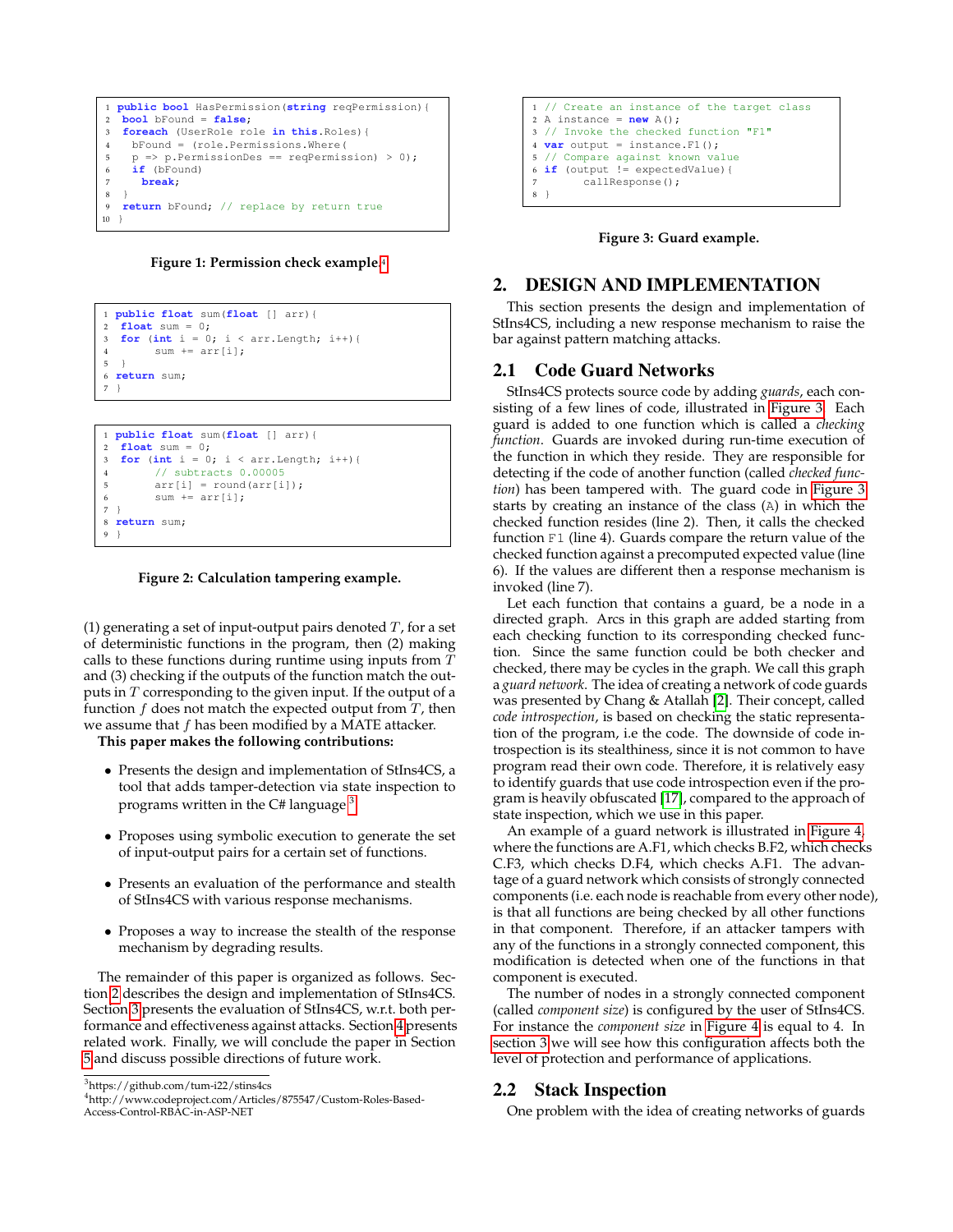

<span id="page-2-0"></span>**Figure 4: Guard network consisting of 4 functions.**

```
1 String stack = Environment.StackTrace;
2 if (!stack.contains("A.F1")){
3 A instance = new A();
4 Out = instance.F1();
5 if (out != expectedValue){
6 callResponse()
\begin{array}{c} 7 \\ 8 \end{array}\overline{ }
```
<span id="page-2-1"></span>**Figure 5: Stack inspection solution**

that contain cycles as the example from [Figure 4,](#page-2-0) is that it may lead to an infinite sequence of checks, that will eventually cause an application crash due to a stack-overflow error. This problem could be solved in multiple ways, e.g. a global variable could be added as a flag indicating when a function call is performed by a checker. In this case other checks can be stopped by verifying this flag. However, an attacker who is aware of the implementation of StIns4CS, could identify this global flag and always set it such that no checks would ever be performed. Another problem with this solution is thread safety. Any parallel threads will not be tested since the flag will be set as busy.

We propose an alternative solution by inspecting the call stack before executing a guard. If the same function appears twice on the call stack, then we avoid performing the check, because a cycle was detected. [Figure 5](#page-2-1) shows a snippet of the checker with this solution. A stack inspection statement is added to each check (line 2), this statement ensures that the checked function is not already on the stack. The rest of the check line 3-8 is the regular check code. This solution helps in breaking guards cycles, but the downside is that for some cases (e.g. pairs of mutually invoking functions), checks will not be carried out.

Since all code guards perform stack inspection, it may seen as a single point of failure. However, our implementation replicates the (compact) code for stack inspection for all individual guards. As shown in [Figure 5,](#page-2-1) each guard first calls Environment.StackTrace or System.Diagnostics.- StackTrace or any other methods, to obtain a string representation of the stack. Afterwards it searches if the function to be checked is within this string. One way of attacking the stack inspection is to hook all the library calls which can be used to obtain a string representation of the stack and make sure that the function always returns a string containing the name of the function to be checked. Our current implementation cannot defend against function hooking. However, multiple types of hooking can be detected in numerous ways [\[13\]](#page-10-6), which is complementary to this work. Moreover, the MATE attacker cannot hook any function calls in stack inspection statements, because s/he would break the function-



<span id="page-2-2"></span>**Figure 6: Steps of transformation**

ality of other parts of the application which also use those functions. This is what would happen if the MATE attacker hooked the (contains()) function on line 2 of [Figure 5](#page-2-1) such that it always returns true. Such an attack will affect the behavior of all the code statements that are using contains () on string variables, which we assume is commonly used in any program. Another way of attacking stack inspection is to add a statement that appends the name of the function in the if-statement on line 2 of [Figure 5,](#page-2-1) to the string assigned in line 1. However, this is not a genuine "single point of failure", because the MATE would have to find all of the guards and add such a statement to each of them.

## 2.3 Code Transformation Workflow

In this section we describe the workflow of how StIns4CS transforms C# source code. The 5 steps of the workflow are shown in [Figure 6.](#page-2-2) The first step analyzes the static code [\(subsubsection 2.3.1\)](#page-2-3) to gather information about the code, e.g. the functions names. Next, a network of check relations is generated [\(subsubsection 2.3.2\)](#page-2-4). In the third step the assertions are generated [\(subsubsection 2.3.3\)](#page-3-0). Next, the checkers are finalized and added to the code [\(subsubsection 2.3.4\)](#page-3-1). Finally, the response mechanism is inserted into the code [\(sub](#page-3-2)[subsection 2.3.5\)](#page-3-2). We use the *Roslyn* open-source C# compiler framework, to process the source code in all of the 5 steps of the workflow  $5,6$  $5,6$  $5,6$ .

#### <span id="page-2-3"></span>*2.3.1 Static code analysis*

The aim of this step is to determine all the namespaces, types, functions, properties (members that provide a flexible mechanism to read write data in C#), fields in the source code given as input to StIns4CS. All classes in the source code are traversed to collect information about each function. A data structure of all the public functions is maintained. Information about return types, parameters, method visibility (public, private), comments and annotations is stored for use in the following steps.

## <span id="page-2-4"></span>*2.3.2 Checker network generation*

After analyzing the code, random subsets of functions are chosen. These subsets will form strongly connected components in the guard network, as displayed in [Figure 4.](#page-2-0)

In this step we must account for functions that depend on the state of the application during run-time and side effects of functions. We do this through annotations [\[16\]](#page-10-7) added by the developer of the C# program and/or the user of StIns4CS,

<span id="page-2-5"></span><sup>5</sup>https://github.com/dotnet/roslyn

<span id="page-2-6"></span><sup>6</sup>https://roslyn.codeplex.com/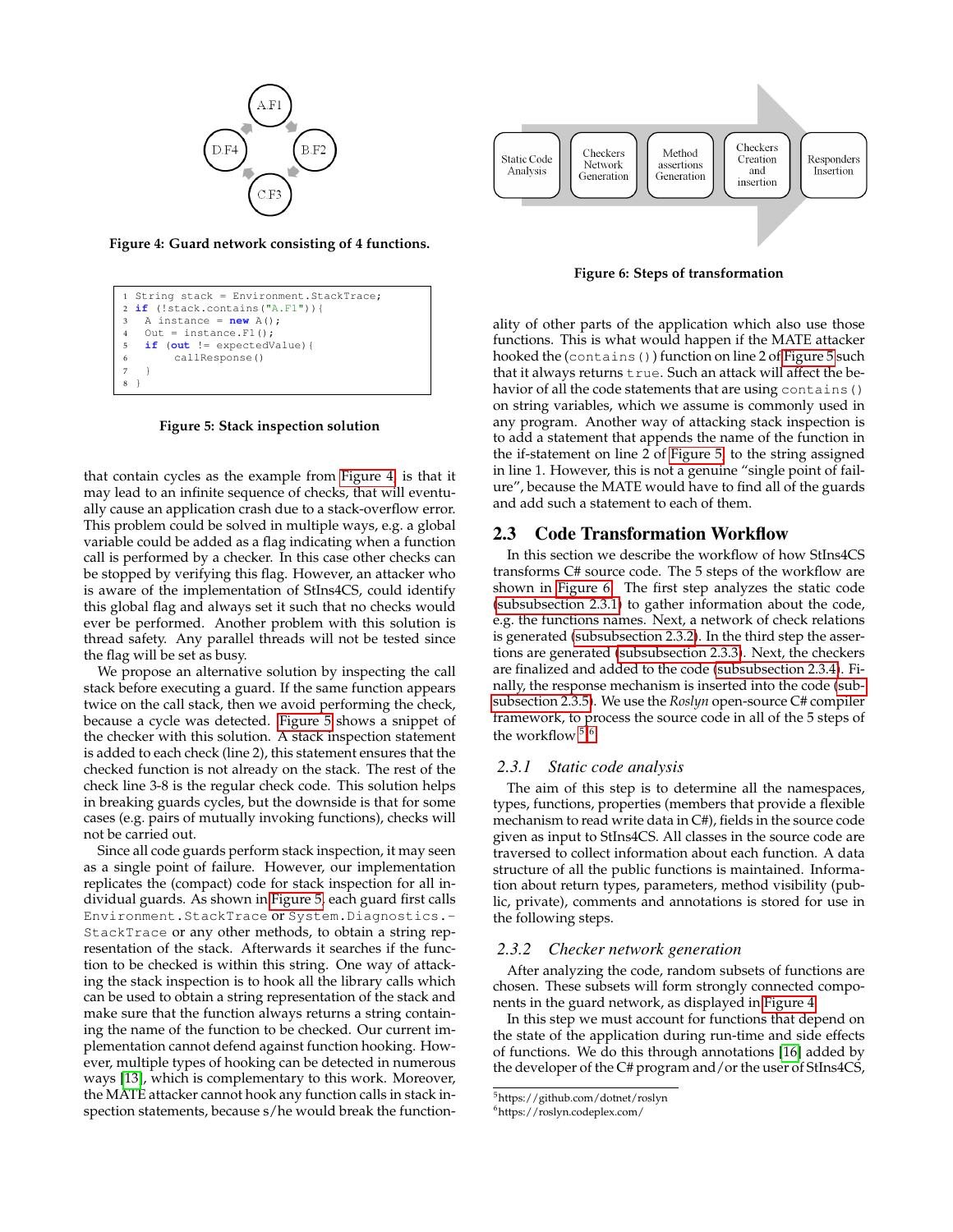

<span id="page-3-3"></span>**Figure 7: Steps of creating checking networks**

which exclude such methods from being used in the runtime assertions.

[Figure 7](#page-3-3) shows the steps of creating checking networks. In the top-left part of the figure we have the list of original functions from the source code. Firstly, we create a randomly shuffled copy of the list of original functions (upper-right of [Figure 7\)](#page-3-3). Secondly, we partition into lists of size less or equal to *component size* (n), this number is chosen by the user. Finally, each function from the resulting lists checks the following function in the list and the last function checks the first function in the list. This leads to two four-nodes networks in our example from [Figure 7](#page-3-3) (bottom).

## <span id="page-3-0"></span>*2.3.3 Method assertion generation*

This step generates the challenge and expected result using an automated unit tests generator, based on symbolic execution, developed by Microsoft, called Pex [\[9,](#page-10-8) [12,](#page-10-9) [20,](#page-10-10) [21\]](#page-10-11). Utilizing Pex for this step is effective, because Pex tries to cover all the branches of the code. Pex usually generates multiple test cases for the same method, we use the last one, which is generally non-trivial. However, we could easily extend the current implementation, to use all of the generated test cases across multiple checks.

Although Pex tries to provide help in creating instances of the classes that are checked, there are cases where Pex cannot achieve this goal due to complexity of the code. For example, if the target class has an *interface* as a constructor parameter, then Pex will not be able to pick an implementation of that interface to use for the instantiation. To overcome such cases, StIns4CS will create a factory class that can help in creating those instances.

#### <span id="page-3-1"></span>*2.3.4 Checker creation and insertion*

Using the list of methods and code information from the first step of the workflow in [Figure 6,](#page-2-2) the checker network from step two, and the test cases (input-output pairs) from step three, the checking code is created in this phase. The part of the code that is generated, as seen in [Figure 3,](#page-1-5) is as follows:

- Code to create an instance of the target class (line 2).
- Invoking the target method and comparing the result to the expected value (line 4-6).
- Calling the response mechanism (line 7).

After generating this code snippet, it is inserted at the begging of the checking method body.

#### <span id="page-3-2"></span>*2.3.5 Responder insertion*

Intuitively, response mechanisms punish misbehaving users. Punishment can be performed by, for instance, crashing the system or halting the execution of the application. In general, manual and application-specific techniques have been used to add responders and the focus of the research was to detect the tampering. Tan et al. [\[19\]](#page-10-12) propose a tamper-response system that raises the bar of detecting the checkers, by introducing delayed, probabilistic failures in a program. The main technique is to corrupt certain parts of the program's internal state at well chosen locations. Forcing the program either to fail or exhibit degraded performance (deliberate injection of programming bugs like "array out of bounds" errors).

Sometime, the punishment mechanism itself leads attackers to discover the protection. However, we argue that response mechanisms can be used to monitor tampering acts. To achieve this, response mechanisms can be logging agents that gather information about the tampering like, cracked features, time and location. Such information can help software producers in their efforts to harden their protection schemes. Also, this advances the efforts of creating accountable systems where misbehaving users can be detected.

The response in StIns4CS is configurable, i.e. the user selects the action that should be triggered when tamper is detected. The mechanisms that are supported by StIns4CS are:

- Immediate crash, which terminates the process and gives the underlying operating system the specified exit code.
- Random delayed crash, which sets a timer to exit the application. The interval is set to a random number of seconds. However, the user can configure the upper bound of the interval.
- Remote logging, using  $log4net^7$  $log4net^7$ . Log statements are sent to a remote server. The format of the log statements can be set by the user.
- Do nothing.

Response mechanisms can be mixed in any way using a weighting factor, for example 20% do nothing, 80% immediate crash. This ability to mix response mechanisms raises the bar against attackers who want to discover the checking statements by backtracking analysis, starting from the point where the response was observed.

## 2.4 Primitive combination

We introduce another kind of response mechanism called *primitive combination*, along the 4 mechanisms described previously. However, the current implementation only works for functions that return primitive data types. *Primitive combination* operates by sabotaging the returned values of functions, rather than invoking a direct action. This is done by

<span id="page-3-4"></span><sup>7</sup>https://logging.apache.org/log4net/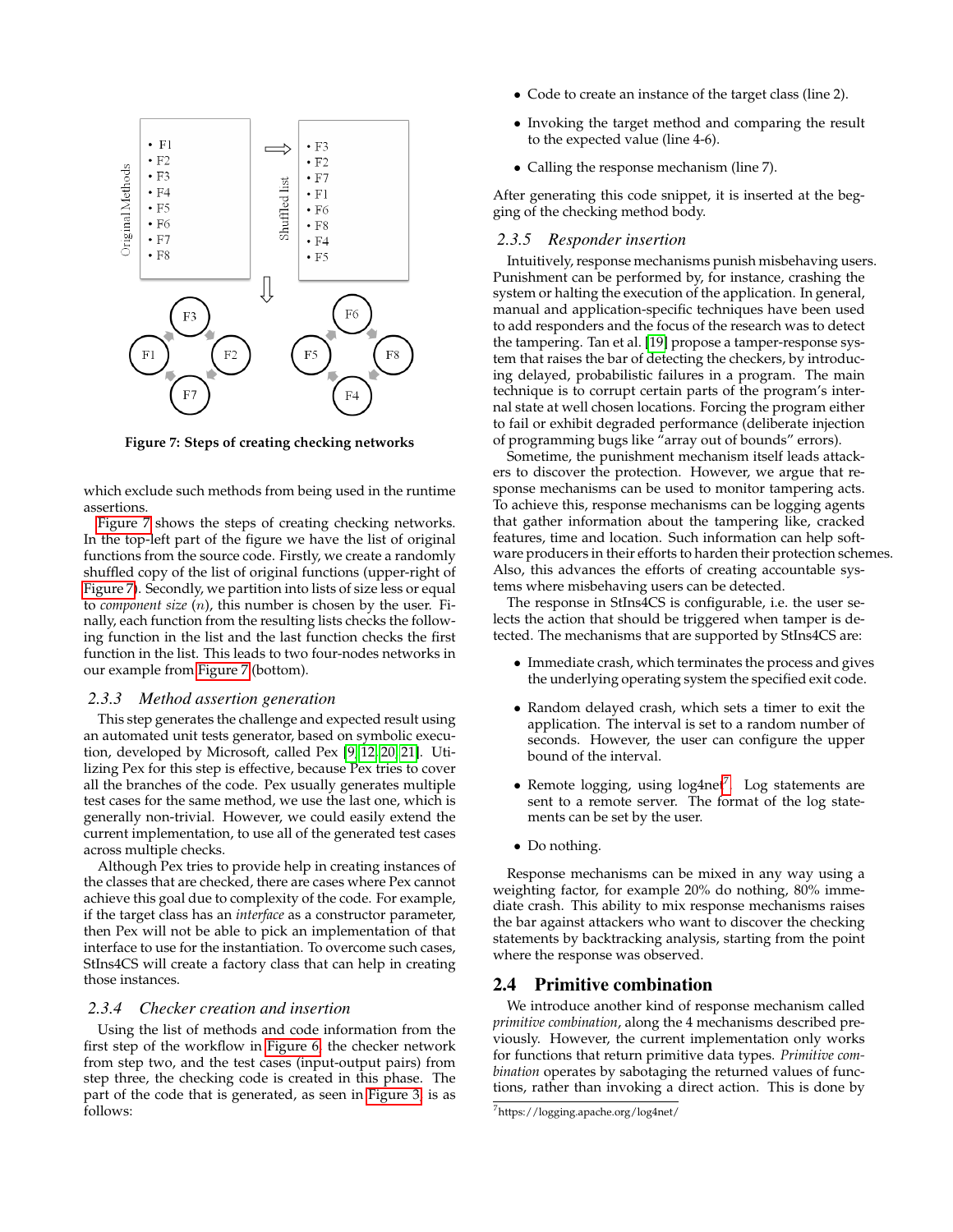

<span id="page-4-1"></span>**Figure 8: Functions to be used for primitive combination.**

```
1 public bool isEmpty(string s) {
    A instance = new A();
3 int i = instance.getLength("test");<br>4 bool testbool = s.Anv();
    bool testbool = s.Any();
5 return testbool && (i == 4);
6 }
```
<span id="page-4-3"></span>**Figure 9: Primitive combination of functions in [Figure 8.](#page-4-1)**

"incorporating" the result of the checked method with the return value of the checking method. *Primitive combination* removes: (1) the comparison of the result of the method call with the expected value (line 6 in [Figure 3\)](#page-1-5) and (2) the direct call to the response mechanism (line 7 in [Figure 3\)](#page-1-5), which improves the stealth of the check. This association also produces different forms of combinations based on the different data types. So, *primitive combination* improves the protection level by adding diversity to the protection code. Which thwarts generalizing an automatic pattern matching attack that depends on patterns targeting the direct calls to the response.

The concept is to *combine* results of two functions: the checking and the checked functions, given that they both return primitive type data. The combination is implemented in a way that affects the checker's result, only if the result of the checked function is not as expected. Thus, after combination, the checker function will return wrong values or perhaps throw exceptions in the case of tampering with the checked function. The primitive types of C# are: byte, sbyte, int, uint, short, ushort, long, ulong, float, double, decimal, char, bool, string <sup>[8](#page-4-2)</sup>. The first column of [Table 1](#page-5-0) lists the possible combinations between C# primitive types and the proposed combination of them. The second column of [Table 1](#page-5-0) indicates the return value of the checker function, the third column indicates the return value of the checked function and the fourth column indicates how the return value of the checker (denoted rvChecker) is combined with the actual return value of the checked function  $rvChecked_{act}$ , depending on the expected return value of the checked function  $rvChecked_{exp}$ .

**Example**: The checking function returns boolean and the checked function returns integer as seen in [Figure 8.](#page-4-1) The result of combining these functions is seen in [Figure 9.](#page-4-3) In [Fig](#page-4-3)[ure 9,](#page-4-3) lines 2-3 are similar to the normal check. Line 5 shows the actual combination, where we create a new return statement that combines the results based on [Table 1.](#page-5-0)

# 2.5 Limitations of StIns4CS

The current implementation of StIns4CS has some limitations, which we describe in this section. Most of the limitations are technical, and can be eliminated as part of a future work.

*Firstly*, StIns4CS does not transform classes with function overloading. Methods with the same name in the same class will not be transformed as expected. The main reason behind this limitation, is the fact that Pex generates a unique name for the method, and this makes it hard to directly map to the source code as the case with other functions. The workaround is to annotate methods with the same name to be ignored. The solution is to rename methods having the same name in the same class by doing a preprocessing of the input source code.

*Secondly*, inner classes are not supported by StIns4CS, any inner class will not be transformed. Inner classes are copied to the resulting code, but they will not be tamper-proofed. Currently, the first public class in a source file will only be transformed. This limitation can be eliminated by adapting the tool to account for inner classes. For simplicity, we built the tool under the assumption that each source file will contain one class.

*Lastly,* the self-checking approach that StIns4CS follows is based on verifying the return value of the function. The current implementation only verifies pure functions. StIns4CS does not verify *output parameters* of functions. These parameters should also be verified similarly to the return value.

# <span id="page-4-0"></span>3. EVALUATION

For the purpose of evaluating the effectiveness of StIns4CS, we analyzed three aspects of our technique. Firstly, the *effectiveness* against attacks, i.e. we measure how well the protection holds against manual static and dynamic code-tampering attacks. Secondly, the *stealth* of guards inside the code, which is a measure of how well the checkers blend with the original code against pattern matching attacks. Lastly, the *cost* of checking, which measures the overhead added to the application by the checkers.

Experiments, were performed on three test sets of C# code:

- 1. Primitive Apps: we developed this test set to showcase the *primitive combination* feature of StIns4CS. It contains different functions that return different types of data values, like integer, double or string. The complete code base contains 12 methods written in 161 lines of code.
- 2. Pex samples: a collection of simple code snippets of-fered by the Pex project documentation <sup>[9](#page-4-4)</sup>. This code base contains some known implementation of different algorithms such as: *BinarySearch, QuickSort* and other 10 algorithms. Each algorithm is implemented in its own class. The advantage of these samples is that they contain different useful functions from different areas. A simple graphical user interface was added to the samples, to make it easier to run the samples and invoke them. The complete code base contains 14 methods written in 603 lines of code.
- 3. SGML Reader  $10$  : a C# .NET library for parsing HTM-L/SGML files using the XmlReader API. This is a real-

<span id="page-4-2"></span><sup>8</sup>https://msdn.microsoft.com/en-us/library/ms228360(v=vs.90).aspx

<span id="page-4-5"></span><span id="page-4-4"></span><sup>9</sup>http://research.microsoft.com/en-us/projects/pex/documentation.aspx <sup>10</sup>https://github.com/MindTouch/SGMLReader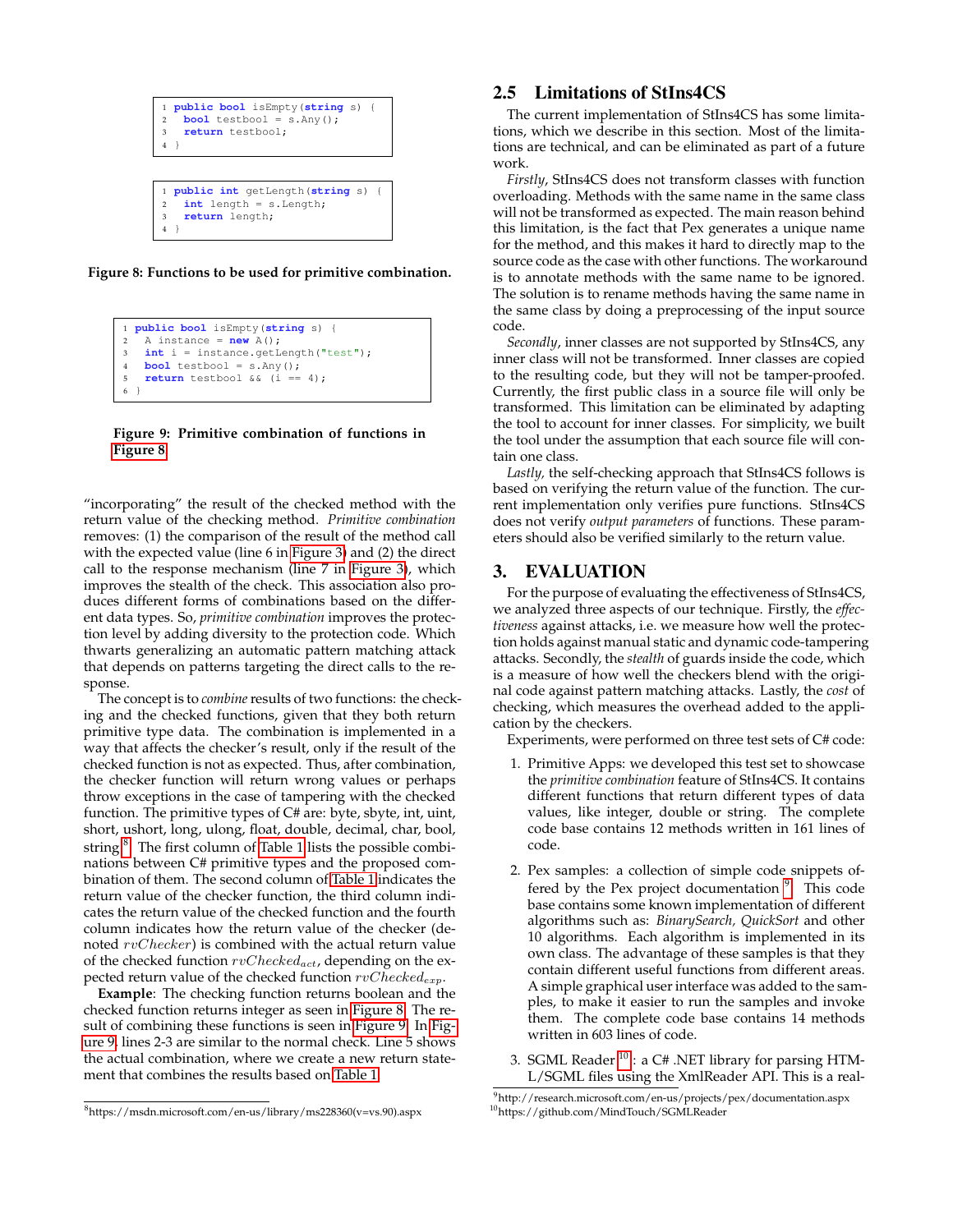| Combination        | Checker       | Checked       | Combination of return values                                                    |  |
|--------------------|---------------|---------------|---------------------------------------------------------------------------------|--|
| type               | function      | function      |                                                                                 |  |
|                    | return type   | return type   |                                                                                 |  |
| Numeric-Numeric    | Numeric       | Numeric       | $\overline{rvChecker + (rvChecked_{exp} - rvChecked_{act})}$                    |  |
| Numeric-Bool       | Numeric       | Bool          | $\overline{rvChecker + (int)(rvChecked_{exp} \oplus rvChecked_{act})}$          |  |
| Numeric-Char       | Numeric       | Char          | $\overline{rvChecker + (rvChecked_{exp} - rvChecked_{act})}$                    |  |
| Numeric-String     | Numeric       | <b>String</b> | $rvChecker + (int)(rvChecked_{exp} \neq rvChecked_{act})$                       |  |
| Bool-Numeric       | Bool          | Numeric       | $rvChecker \oplus (rvChecked_{exp} \neq rvChecked_{act})$                       |  |
| Bool-Bool          | Bool          | Bool          | $rvChecker \oplus (rvChecked_{exp} \neq rvChecked_{act})$                       |  |
| Bool-Char          | Bool          | Char          | $rvChecker \oplus (rvChecked_{exp} \neq rvChecked_{act})$                       |  |
| <b>Bool-String</b> | Bool          | <b>String</b> | $\overline{rvChecker \oplus (rvChecked_{exp} \neq rvChecked_{act})}$            |  |
| Char-Numeric       | Char          | Numeric       | $(char)(rvChecker + (rvChecked_{exp} - rvChecked_{act}))$                       |  |
| Char-Bool          | Char          | Bool          | $\overline{(char)(rvChecker + (int)(rvChecked_{exp} \oplus rvChecked_{act}))}$  |  |
| Char-Char          | Char          | Char          | $\sqrt{[char)(rvChecker + (rvChecked_{exp} - rvChecked_{act}))}$                |  |
| Char-String        | Char          | String        | $(char)(rvChecker + (int)(rvChecked_{exp} \neq rvChecked_{act}))$               |  |
| String-Numeric     | <b>String</b> | Numeric       | $\overline{rvChecker.Substring((rvChecked_{exp} - rvChecked_{act}))}$           |  |
| String-Bool        | String        | Bool          | $\overline{rvChecker.Substring((int)(rvChecked_{exp} \oplus rvChecked_{act}))}$ |  |
| String-Char        | String        | Char          | $\overline{rvChecker.Substring((rvChecked_{exp} - rvChecked_{act}))}$           |  |
| String-String      | String        | <b>String</b> | $rvChecker. Substring((int)(rvChecked_{exp} \neq rvChecked_{act})$              |  |

<span id="page-5-0"></span>**Table 1: The possible combinations between C# primitive types**

world application contains 22 public methods and a total of 4953 lines of code.

# 3.1 Effectiveness against code tampering

Here we aim to verify how the three test sets of C# code applications protected using StIns4CS respond to either static code tampering or dynamic memory tampering. Moreover, we show how guards can be disabled manually, and the effect of disabling guards.

# *3.1.1 Input parameters of StIns4CS*

For this experiment, we varied the input parameter *component size* (denoted *n*) of StIns4CS by giving it values: 2, 4, 8 and 16. The *component size* determines the number of checks that will be triggered by each execution of a checker function. This affects when tampering is detected, i.e. a larger value of *component size* results in a larger number of functions that could detect code tampering of another function. For example, if the *component size* is 2, then we have pairs of functions that check each other.

The response mechanism was set to immediate crash because it is deterministic (unlike randomly delayed crash), and can be easily noticed during testing (unlike primitive combination). Although we acknowledge that some responses are harder to detect by an attacker (e.g random delayed crash, primitive combination), we consider the worst case for the defender, in this experiment.

#### <span id="page-5-4"></span>*3.1.2 Static tampering attack*

The steps to implement the *static tampering attack* are as follows:

- 1. Decompile the executable of the C# application using  ${\rm I}$ LSpy  $^{11}.$  $^{11}.$  $^{11}.$
- 2. Edit the decompiled code by using Reflexil a .NET assembly editor  $12$ . A tampering attack was performed by modifying an arithmetic operators used by a checked

function, e.g. replaced an integer addition by a multiplication.

3. Run the C# application again with the patched code and check how and when the program reacts to the tampering.

## <span id="page-5-5"></span>*3.1.3 Dynamic tampering attack*

The steps to implement the *dynamic tampering attack* are as follows:

- 1. Attach a debugger to the running application. We have used the Visual Studio 2015 debugger <sup>[13](#page-5-3)</sup>.
- 2. Find a point in the code loaded in process memory which could be the target of a tampering attack.
- 3. Pause the debugger and manipulate the memory where the targeted code is located. For instance, we located the x86 assembly instruction inc and replace it with a (nop) instruction.
- 4. Continue debugging and check behavior of the patched program.

#### *3.1.4 Attack results*

By repeating the previous static and dynamic tampering attacks several times, we found that modifying checked functions is discovered by *at least n-1* other functions. In other words, the guards will detect tampering when any of the functions in a checking network is invoked. In addition, we may have cases where different connected components are linked by function calls in the original (un-protected) code. This leads to having even more that *n-1* functions which can detect code tampering attacks.

# *3.1.5 Disabling guards*

An interesting case for both the static and dynamic tampering attacks is to target the code of guards such that they are disabled, i.e. can no longer detect tampering of the checked

<span id="page-5-1"></span><sup>11</sup>http://ilspy.net/

<span id="page-5-2"></span><sup>12</sup>http://reflexil.net/

<span id="page-5-3"></span><sup>13</sup>https://msdn.microsoft.com/en-us/library/sc65sadd.aspx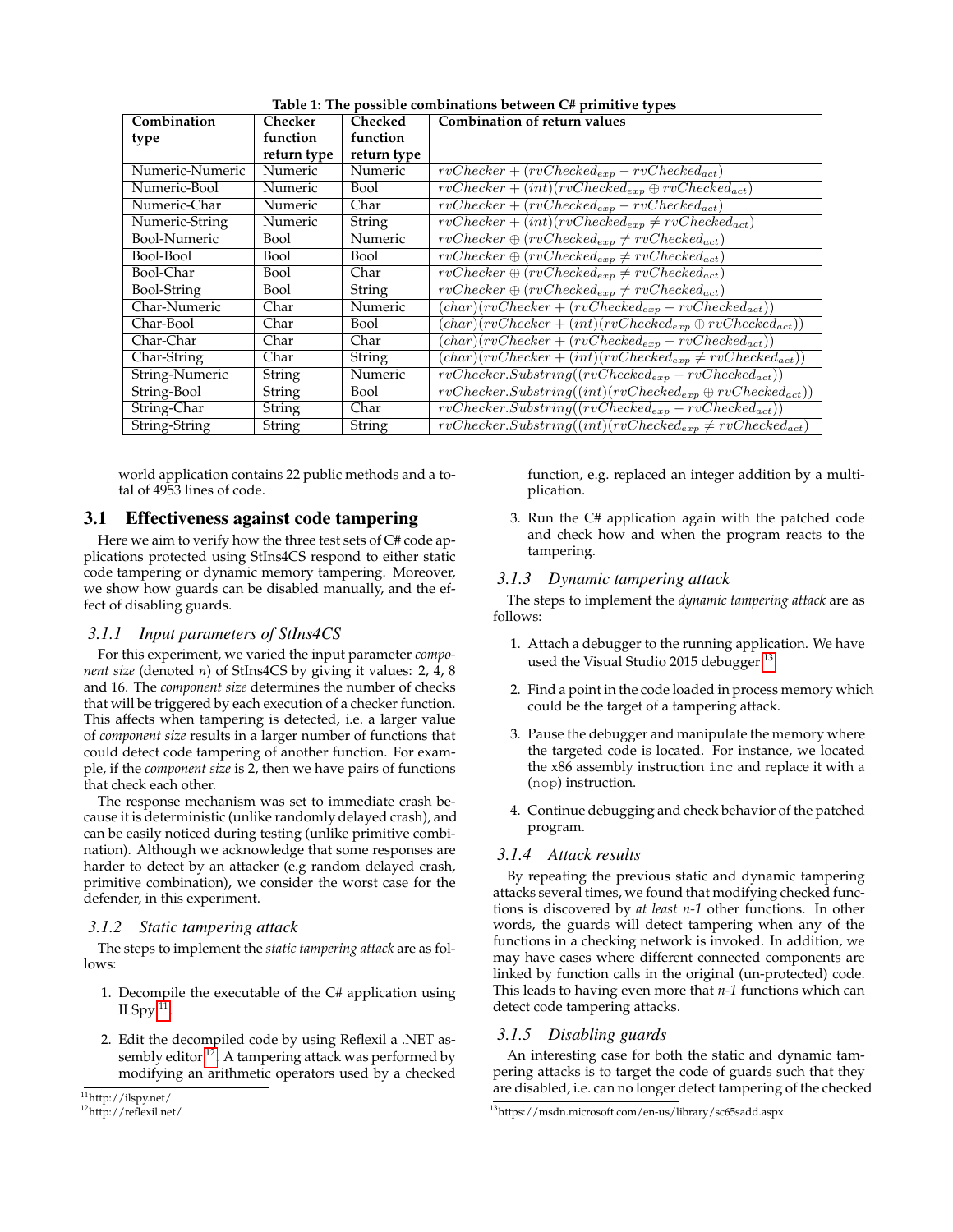<span id="page-6-1"></span>**Table 2: The regular expressions used for checking stealth of code guards.**

| ID     | Regular expression syntax                           |
|--------|-----------------------------------------------------|
| Regex1 | $if\s\star\($ ((?!\s*\{).+)\)\s*\{?(                |
|        | $.  $ \s) *?\}?                                     |
| Regex2 | if\s*\(!Environment.StackTrace                      |
|        | $((?!\s\star\{).+?)\}\s\star\{?(. \s\star\cdot?)\}$ |
| Regex3 | $(\s{*Environment.Exit})$                           |

function. We *disabled* one guard in a strongly connected component and verified if other guards are still working. We found out that disabling one guard is possible for a MATE attacker performing a static or dynamic attack as described in [subsubsection 3.1.2,](#page-5-4) respectively [subsubsection 3.1.3.](#page-5-5)

MATE attacks which disable a guard by modifying its code (see [Figure 3\)](#page-1-5) to disable the comparison on line 6 or the call to the response mechanism on line 7, are not detected by our implementation. If one guard is disabled, the rest of the checking function in the same checking network still detect tampering of other code. Depending on the topology of the network and the location of the disabled guard, the effectiveness is reduced, because some cycles are broken, which leads to unconnected components. However, this attack is only possible if the attacker locates the checks, which is why stealth of the checking mechanism is important. Note that if the *primitive combination* response mechanism is employed, then lines 6 and 7 from [Figure 3](#page-1-5) are not needed, as we saw in the example from [Figure 9.](#page-4-3) In [subsection 3.2](#page-6-0) we will see different ways of how we can improve the stealth of guards.

# <span id="page-6-0"></span>3.2 Stealth of the checking code

For the purpose of evaluating the stealth of the guards, we implemented a pattern matching attack against code protected with StIns4CS. For the purpose of the stealth evaluation we use the Pex samples described in the beginning of [section 3.](#page-4-0) This attack consists of the following steps:

- 1. Decompile the executable of the C# application using ILSpy.
- 2. Locate guards by traversing the decompiled files and parses the content to verify the existence of the predefined regular expressions (regex) from [Table 2.](#page-6-1)
- 3. Output the number of occurrences, the line where the occurrence started and the size (in characters) of the match.

[Figure 10](#page-6-2) shows an example, where the script found 4 occurrences in the C# source code file called *BinarySearch.cs*, of the regular expression Regex1 from [Table 2.](#page-6-1) For example, line 4 specifies the line number of the first occurrence (Line: 12) and the length of the match (Length: 15).

#### *3.2.1 Test parameters*

We verified the existence of three different patterns, shown in [Table 2,](#page-6-1) in the protected code. The first pattern targets any general if-statement (Regex1). The second regular expression (Regex2) targets any if-statement which contains a call to Environment.StackTrace, i.e. the stack inspection operation we use in guards to prevent stack overflow errors (see [subsection 2.2\)](#page-1-6). The third regular expression (Regex3) targets a specific response mechanism, namely immediate

|                                                                                                                                                                                                                                                                                                                                                                                                                                                                                                      |  |                       | 1 Result For: pexsamples-regex1 matched with regex |  |  |  |
|------------------------------------------------------------------------------------------------------------------------------------------------------------------------------------------------------------------------------------------------------------------------------------------------------------------------------------------------------------------------------------------------------------------------------------------------------------------------------------------------------|--|-----------------------|----------------------------------------------------|--|--|--|
| 2 $if\s\star\((\?!\s\star\forall\$ . $\to\ \s\star\forall\ ?\ .\  \s\star\ \mathcal{L}\circ\mathcal{L}\circ\mathcal{L}\circ\mathcal{L}\circ\mathcal{L}\circ\mathcal{L}\circ\mathcal{L}\circ\mathcal{L}\circ\mathcal{L}\circ\mathcal{L}\circ\mathcal{L}\circ\mathcal{L}\circ\mathcal{L}\circ\mathcal{L}\circ\mathcal{L}\circ\mathcal{L}\circ\mathcal{L}\circ\mathcal{L}\circ\mathcal{L}\circ\mathcal{L}\circ\mathcal{L}\circ\mathcal{L}\circ\mathcal{L}\circ\mathcal{L}\circ\mathcal{L}\circ\mathcal$ |  |                       |                                                    |  |  |  |
| 3 4 matches found in: BinarySearch.cs                                                                                                                                                                                                                                                                                                                                                                                                                                                                |  |                       |                                                    |  |  |  |
|                                                                                                                                                                                                                                                                                                                                                                                                                                                                                                      |  | 4 Line: 12 Length: 15 |                                                    |  |  |  |
|                                                                                                                                                                                                                                                                                                                                                                                                                                                                                                      |  | 5 Line: 20 Length: 16 |                                                    |  |  |  |
|                                                                                                                                                                                                                                                                                                                                                                                                                                                                                                      |  | 6 Line: 33 Length: 18 |                                                    |  |  |  |
|                                                                                                                                                                                                                                                                                                                                                                                                                                                                                                      |  | 7 Line: 40 Length: 19 |                                                    |  |  |  |

<span id="page-6-2"></span>**Figure 10: A sample of the report generated by the matching script.**

crash. However, Regex3 could be easily extended to also target random delayed crash and remote logging. By testing these three patterns we cover the parts that can be targeted with a pattern matching attacks. Other parts of the checker are dynamic parts and they blend in with the code, like class instantiation, or method invocation.

We tested different versions of the protected code, by varying two aspects that affect the code of the guards. The first aspect is, whether or not to use the *primitive combination* as a response mechanism. The second is, whether or not to obfuscate the code using a *virtualization obfuscation* tool for C# source code called VOT4CS<sup>[14](#page-6-3)</sup>. We used this second aspect to measure the extra protection that obfuscation can bring to our implementation.

# *3.2.2 Test procedure*

For each test case in [Table 3,](#page-7-0) the following procedure was followed:

- 1. Generate protected and possibly obfuscated code using the settings indicated in the first 3 columns from [Table 3.](#page-7-0)
- 2. Build the source code, generate the binary, for example a class library (DLL).
- 3. Decompile the binary code into source code using IL-Spy.
- 4. Run the pattern matching script against the decompiled code for Regex1, Regex2, and Regex3.

#### *3.2.3 Tests results*

For each version of the protected code we calculated *accuracy of matching* as a metric to show the level of matching a regular expression can achieve over the protected code. It is a ratio between the number of correctly matched checks (true positives and true negatives) to the total number of checks added to a project:

$$
Accuracy = \frac{TP + TN}{TP + TN + FP + FN},
$$

where **TP** is the number of true positives, which represents the correctly matched checks. **TN** is the number of true negatives, which represents the number of not-matched non-checks portions of code. **FP** is the number of false positives, which represents the incorrectly matched checks. **FN** is the number of false negatives, which represents the incorrectly missed checks.

The results we obtained are plotted in [Figure 11.](#page-7-1) In *Test case 1*, the attack identified two parts of the guard, that are

<span id="page-6-3"></span><sup>14</sup><https://github.com/tum-i22/vot4cs>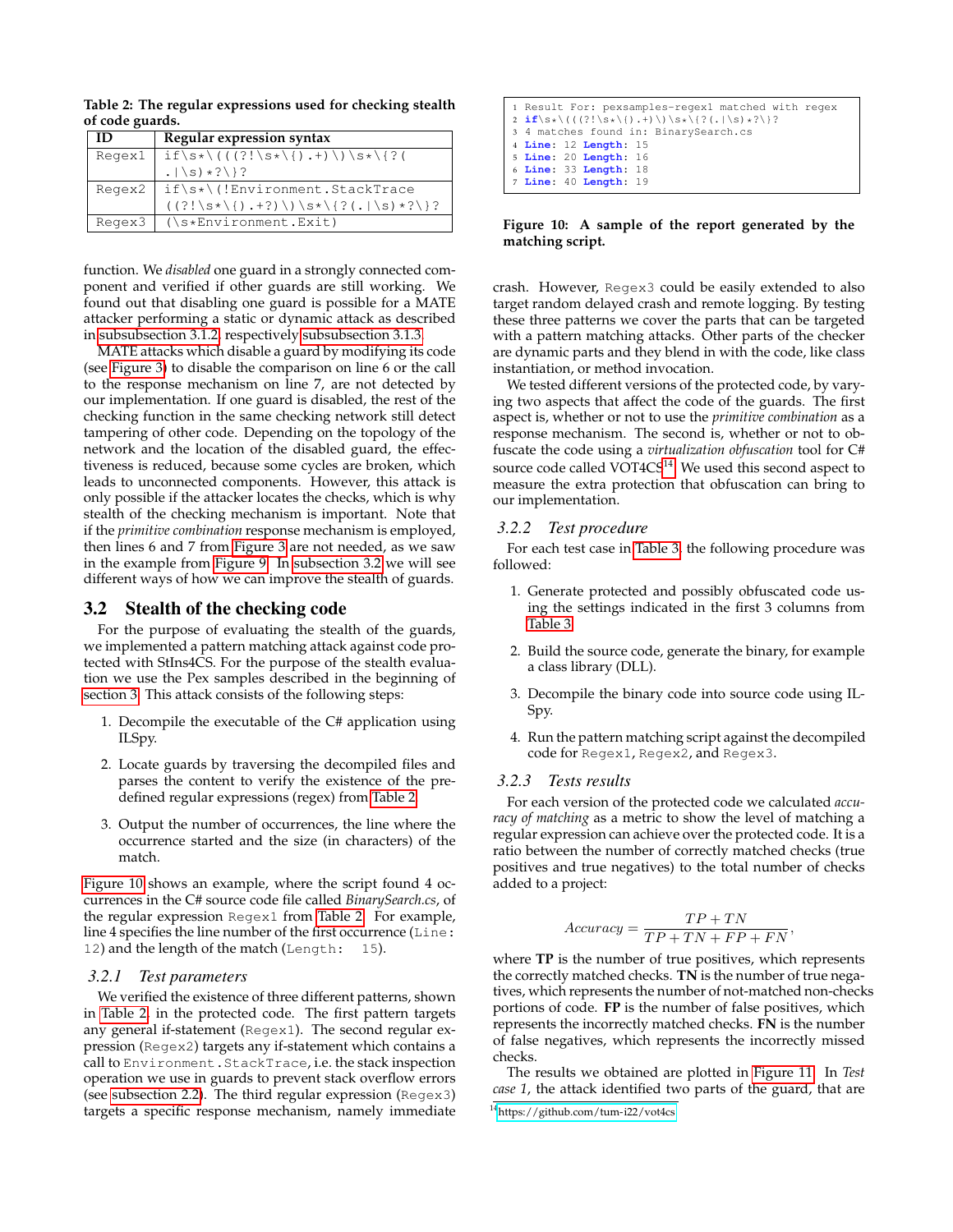| Name        | Primitive Combination | Virtualization    Regex1 Any |              | Regex2 Stack  | Regex3        |
|-------------|-----------------------|------------------------------|--------------|---------------|---------------|
|             |                       |                              | if-statement | inspection if | Response call |
| Test case 1 | No.                   | No    15                     |              | 100           | 100           |
| Test case 2 | YES                   | No    15                     |              | 100           | 50            |
| Test case 3 | No                    | $YES \parallel 0$            |              |               | 100           |
| Test case 4 | YES                   | $YES \mid 0$                 |              |               | 50            |

<span id="page-7-0"></span>**Table 3: Test cases settings and their accuracy percentage**



<span id="page-7-1"></span>**Figure 11: Comparison of accuracy of matching attacks.**

vulnerable to pattern matching attacks. The first part is the stack inspection statement, while the second part is the response statement. For the response statement, we have already presented ideas that improve the stealth of this part. Namely, using primitive combination, which removes the part of comparing expected and actual return values along with the response statement. This can be seen in the results of Regex3 in *Test case 2*, where 50% of the guards were transformed using *primitive combination*. On the other hand, the vulnerability of stack inspection motivates the idea of obfuscating the guards. Therefore, we have carried out an experiment to evaluate the protection that virtualization obfuscation can bring. The results in *Test cases 3* and *Test case 4* show that pattern matching of Regex1 and Regex2 drop to 0. The 50% of guards that can still be identified by Regex3 in *Test case 4* could not be transformed using *primitive combination* because their return values are not of primitive types. This motives the need for future work in extending the idea of *primitive combination* to non-primitive data types, i.e. objects.

# 3.3 Cost of checking

Since augmenting the code with guards adds function invocations to the program during run-time, the performance of the C# application is affected. The exact performance degradation depends on the performance of the input code itself. The *component size* input parameter of StIns4CS, also affects the overhead, because it controls the number of added calls for each function invocation.



<span id="page-7-2"></span>**Figure 12: Memory allocation impact for SGML Reader**

#### *3.3.1 Memory and execution time overhead*

For measuring the impact on memory allocation and execution time, we randomly selected one function called *Move-ToNextAttribute* from the SGML Reader application and executed it 10 times. Each value recorded is the plots given in this section are obtained by averaging 10 readings. Plot [Figure 12,](#page-7-2) shows the memory allocation values, for the *component size* input parameter varying from 0 to 16 (x-axis of [Figure 12\)](#page-7-2). As seen in [Figure 12,](#page-7-2) memory allocation is directly proportional to the number of nodes in the strongly connected components. The *component size* represents the number of checks that are invoked when a function is executed, and hence more calls will lead to more memory consumption.

Similarly, plot [Figure 13](#page-8-1) shows the execution time for the same function with different values for the *component size* input parameter on the x-axis. As opposed to memory allocation, execution time is logarithmic with respect to the *component size*. The number of nodes in the checking network represents the number of checks that are invoked when a function is executed, and hence more calls will lead to a higher execution overhead.

As expected, execution time and memory allocation increase with the component size, for a given input. Unless StIns4CS is configured to ignore functions that can be considered "hot code", there is no guarantee on how much more memory or execution time, a guard will consume.

## *3.3.2 Code size*

The transformation workflow adds lines of code to the original code base. Unlike previous performance measures, the size of code is not affected by the *component size*, because each function in the selected list of methods to be protected will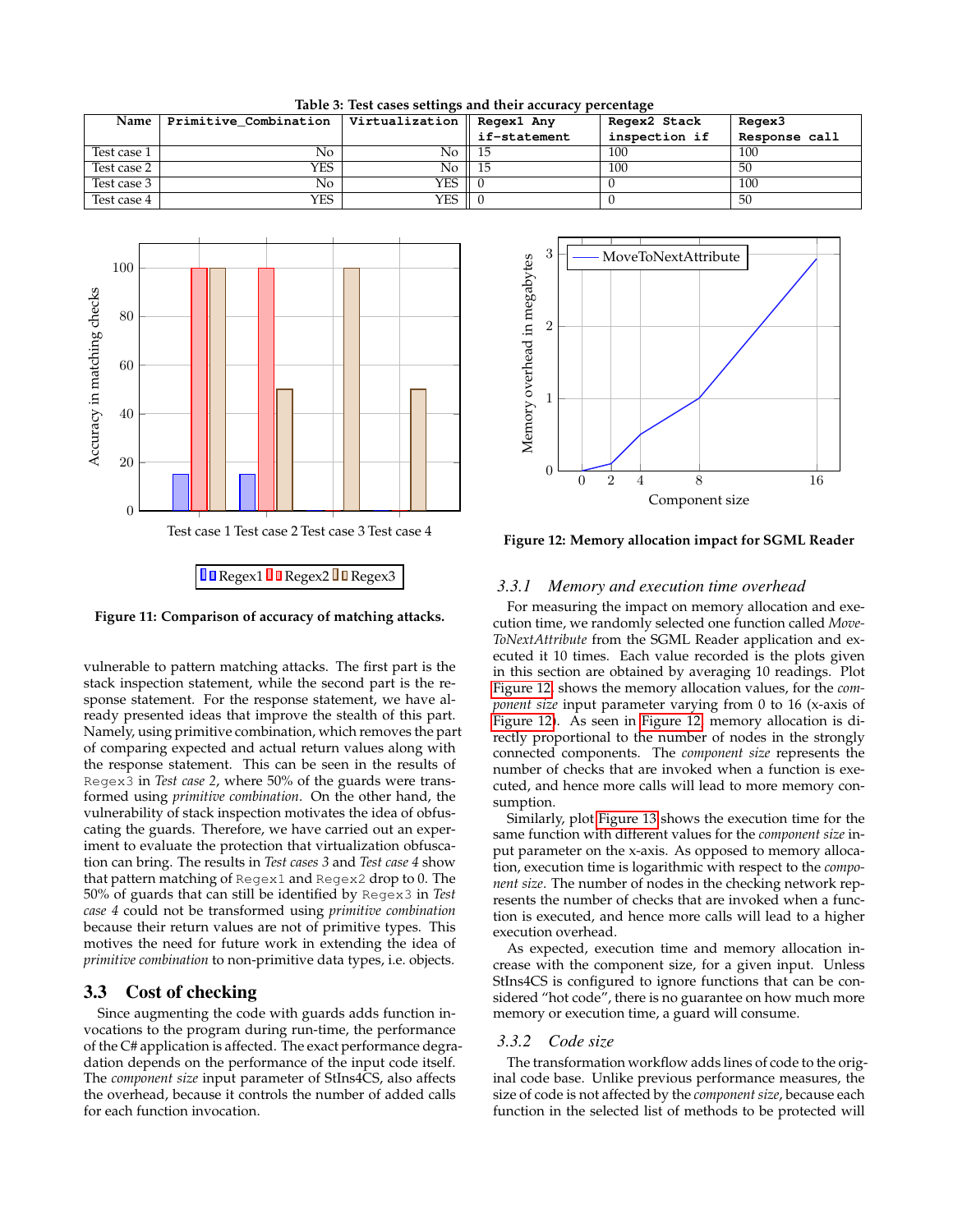

<span id="page-8-1"></span>**Figure 13: Elapsed time impact for SGML Reader**



<span id="page-8-2"></span>**Figure 14: Impact on file size**

contain exactly one code guard, regardless of the *component size*. The size of the resulting code depends on the number of functions that are selected for protection by StIns4CS. [Fig](#page-8-2)[ure 14](#page-8-2) shows the increase in file size for each of the test sets of C# code.

# <span id="page-8-0"></span>4. RELATED WORK

Since in this paper we implemented both a defense mechanism for self-checking and an attack on it, the related work is divided accordingly, into defenses and attacks.

# 4.1 Defenses

Chang and Atallah [\[2\]](#page-10-4) propose building a network of code regions, where a region can be a block of user code, a checker, or a responder. In this method checkers check each other in addition to user code by comparing a known checksum of piece of code to runtime checksum of the same code. If the checker has discovered that a region has been tampered with, a responder will replace the tampered region with a

copy stored elsewhere. An important aspect of this algorithm is that it is not enough for checkers to check just the code, they must check each other as well. If checkers are not checked, they are easy to remove. Horne et al. [\[10\]](#page-10-13) build on top of [\[2\]](#page-10-4), by hiding the expected (precomputed checksum) value which is easy to identify, because of its randomness. The idea is to construct the checksum function such that unless the code has been tampered with, the function always checksums to a known number (usually zero). Having this function allows to insert an empty slot within the region under protection, and later give this slot a value that makes the region checksum to zero. The technique of Horne et al. [\[10\]](#page-10-13) randomly places large numbers of checkers all over the program, but makes sure that every region of code is covered by multiple checkers. To minimize pattern-matching attacks, this method describes how to generate a large number of variants of lightweight checksum functions. The disadvantage of the *code introspection* approach used by both [\[2\]](#page-10-4) and [\[10\]](#page-10-13) is its stealthiness, because code that reads itself is seldom used for other purposes. StIns4CS uses state-inspection which is not subject to this disadvantage.

Chen et al. [\[3\]](#page-10-14) propose an idea called *oblivious hashing*, where the checksum value is computed over the *execution trace*rather than the static code. The checksum can be computed by inserting instructions that monitor changes to variables and the execution of instructions. A problem with automating this technique, is that it is hard to predict what side effects a function might have. It might destroy valuable global data or allocate extraneous dynamic memory that will never be properly freed. Furthermore, there is a problem with nondeterministic functions that depend on the time of day, network traffic, thread scheduling, and so on, because they do not have a fixed output that can be checked. This technique also faces the issue of automatically generating challenge data (test inputs) that most of the code of a function. StIns4CS implements a variant of oblivious hashing therefore it also suffers from the same disadvantages. However, we address the last issue by proposing the use of symbolic execution in order to generate the challenge data.

Jacob et al. [\[11\]](#page-10-15) propose an approach which depends on a unique property of the x86 instruction set architecture (ISA). The x86 ISA has a *variable instruction length* (1-15 bytes) with no alignment, this means instructions can start at any offset in the code. This results in the possibility of having overlapping or even nested instructions. So the basic idea will be that when a block is executed it computes a checksum of another block. For the purpose of protecting the code, we need two blocks to share instruction bytes. Having two blocks to share instruction bytes, can be achieved by interleaving the instructions and inserting jumps to maintain semantics. The advantage in this technique is that the code checksumming computations will not require reading the code explicitly. The disadvantage is mainly the performance overhead of the added instructions. Jacob et al. [\[11\]](#page-10-15) report that the protected binary can be up to three times slower than the original. Even though this overhead may be acceptable in many circumstances, this technique cannot be applied to programs that execute on the Common Language Runtime such as programs written in C#.

Cappaert et al. [\[1\]](#page-10-16) propose a technique that hinders both code analysis and tampering attacks simultaneously through code encryption. During run-time, code decryption can be done at a chosen granularity (e.g. one function at a time),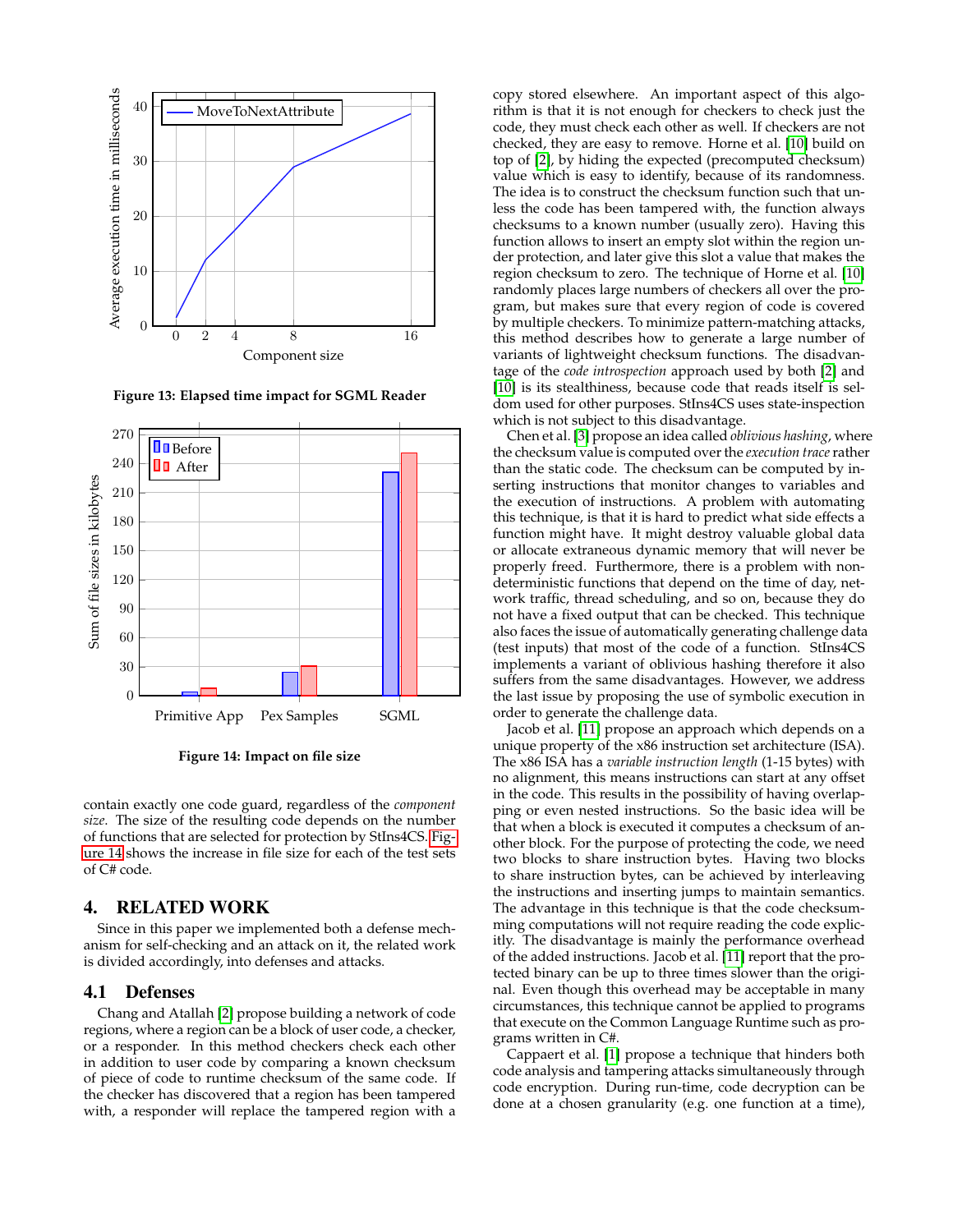when that part of code is needed at run-time. This technique performs integrity-checking of the code by using it to compute the keys for decryption and encryption. The basic idea is using the checksum value of a function, as the decryption key of another function. The advantage of this technique is that the encryption key is computed at run time, which means the key is not hard-coded in the binary and therefore hard to find through static analysis. The disadvantage of this technique is the run-time overhead as well as the its stealth.

Martignoni et al. [\[14\]](#page-10-17) and Seshandri et al. [\[18\]](#page-10-18) propose establishing a *trusted computing base* to achieve verifiable code execution on a remote un-trusted system. The trusted computing base in the two methods is established using a verification function. The verification function is composed of three components: (i) a checksum function, (ii) a send function, and (iii) a checksum function. However, the main difference between the two methods is the checksum function. In the work of Martignoni et al. [\[14\]](#page-10-17) generates a new checksum function each time and sends it encrypted to the untrusted system. In the work of Seshandri et al. [\[18\]](#page-10-18), the checksum function is known a priori and the challenge issued by the dispatcher consists in a seed that initializes this function. Since the remote component in both methods knows precisely in which execution environment the function must be executed and knows the hardware characteristics of the un-trusted system, it can compute the expected checksum value and can estimate the amount of time that will be required by the un-trusted system to decrypt and execute the function, and to send back the result. Since Intel x86 architecture, the architecture for which the approach of Seshandri et al. [\[18\]](#page-10-18), was developed, is full of subtle details, researchers have found ways to circumvent the remote component. Also, a limitation of the approach of Martignoni et al. [\[14\]](#page-10-17), is the impossibility to bootstrap a tamper-proof environment on simultaneous multi threading (SMT) or simultaneous multi processing (SMP) systems. On such systems, the attacker can use the secondary computational resources (parallel threads for example) to forge checksums or to regain control of the execution after attestation.

## 4.2 Attacks

Pattern matching attacks as we have described in Section [3](#page-4-0) are not the only possible attacks against self-checking defenses. Wurster et. al. [\[22\]](#page-10-19) defeated all approaches based on code introspection by using a modified operating system. The patched operating system replicated memory pages containing program code, so that data reads and instruction fetches at the same virtual address access different physical addresses. The attack created a virtual Harvard memory architecture with distinct instruction and data memories. Self-modification of the code was used in [\[7,](#page-10-20)[15\]](#page-10-21) to protect self-checking against the memory split attack.

Qiu et al. [\[17\]](#page-10-5) proposed another attack on code introspection approaches using dynamic taint analysis. The attack relies on the fact that introspection based approaches read their own code, process it, compare it to some value and then perform a conditional jump based on the result. Therefore, they propose tainting the code segment in memory and tracing the program during execution. Afterwards, they detect which branches depend on tainted data, because those branches are the checkers which must be bypassed by an attacker. Since our approach is not based on code introspection it is not vulnerable to any of the attacks presented here.

# <span id="page-9-0"></span>5. CONCLUSIONS

This paper presents the design and implementation of a self-checking tool called StIns4CS, which protects applications against unauthorized modification using state inspection. We propose using symbolic execution to generate the set of input-output pairs needed for state inspection. We also present a way of improving the stealth of state inspection by a technique we call *primitive combination*. We performed an case-study based evaluation using several software samples, to validate the effectiveness and efficiency of StIns4CS.

For the purpose of the effectiveness evaluation, we used static and dynamic analysis attacks, that aim to either tamper with the protected application, or discover the locations of the checking mechanism. The effectiveness evaluation indicated that code protected by StIns4CS is effective against tampering attacks on the original code. Moreover, increasing the size of the strongly connected components of functions which check each other, increased the number of functions that detect tampering and hence increase the protection level.

Stealth of the checking code is a critical aspect in the success of any self-checking technique. During the effectiveness evaluation we noted that stealth is important for raising the bar against pattern matching attacks, which aim to disable checks. The concept of *primitive combination* we proposed in this direction, is a promising start. However, there is need for future work in order to extend this idea to objects. Moreover, we also employed virtualization obfuscation and showed that the stealth of the checks improves further.

Finally, our study also included a performance evaluation of the protected applications, where we show a relation between how StIns4CS is configured and the performance of the protected application. Although the impact of self-checking using StIns4CS depends mainly on the nature of the code and the performance of its own functions, the value of the *component size* has an important impact on both memory and execution time.

#### **Future work**

One of the major findings during the stealth analysis of the tamper-proofed code was the influence of stack inspection. This part of each checker is added as a way to prevent stack overflow due to the cyclic relationship between checkers. This needs to be further studied to inspect other ways of breaking cycles of execution in the checking network. One possible idea is to extend the code analysis step to include information from the code call graph. The added information can be used to find networks with the longest paths without creating a cycle.

Primitive combination is an interesting to enhance the stealth of the check. However, its application is conditioned by the existence of two functions that return primitive type values. An interesting path would be to study generalizing this concept to apply it to other non-primitive types.

# 6. ACKNOWLEDGMENTS

The authors would like to thank Alexander Pretschner and Benjamin Kräemer for their valuable feedback and insights.

This work is part of the TUM Living Lab Connected Mobility (TUM LLCM) project and has been funded by the Bavarian Ministry of Economic Affairs and Media, Energy and Technology (StMWi) through the Center Digitisation.Bavaria, an initiative of the Bavarian State Government.